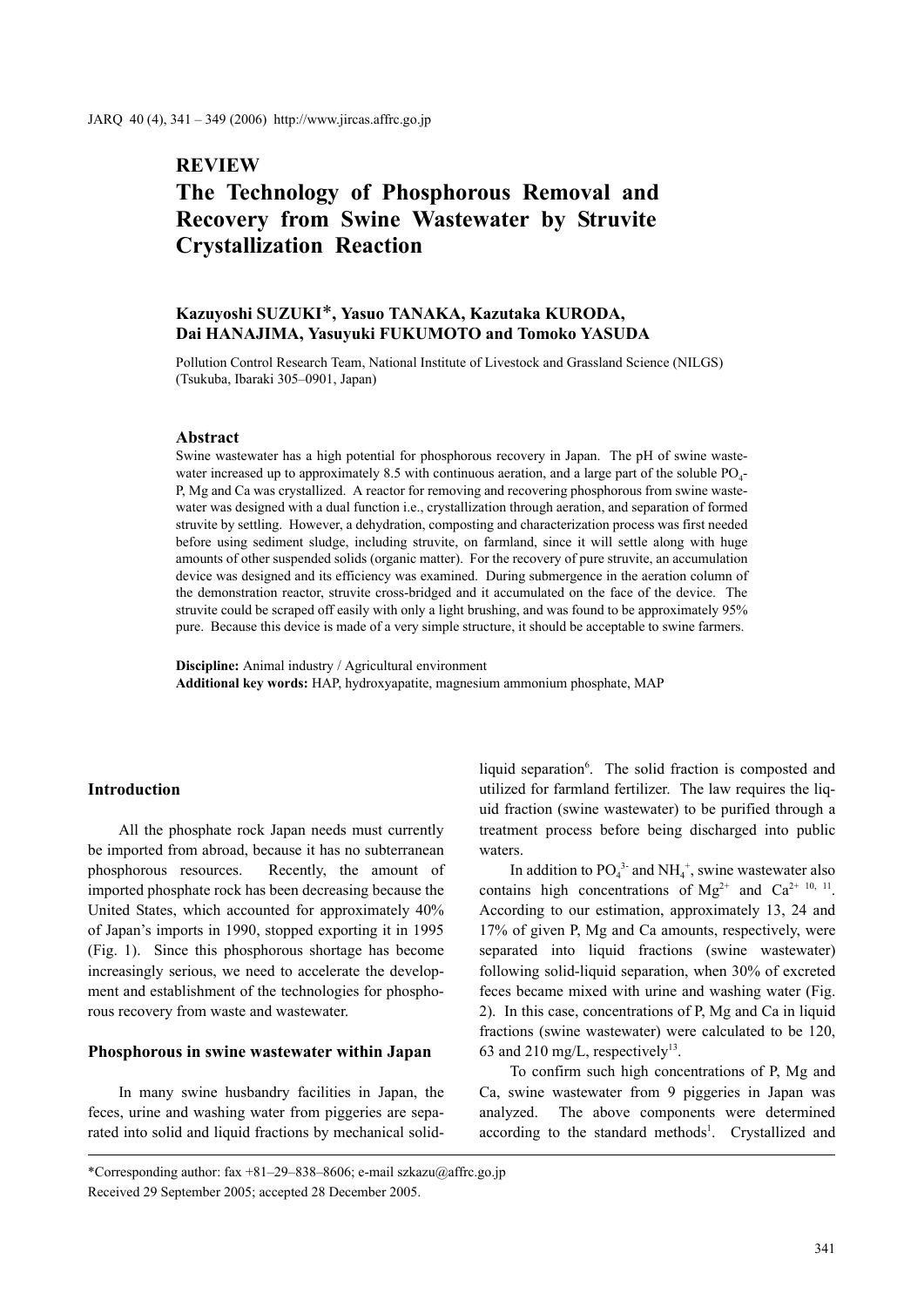

**Fig. 1. Change of phosphate rock amount imported into Japan**



**Fig. 2. Estimation of P, Mg and Ca flows in an average swine husbandry system in Japan** In this case, 30% of excreted feces became mixed with urine and washing water.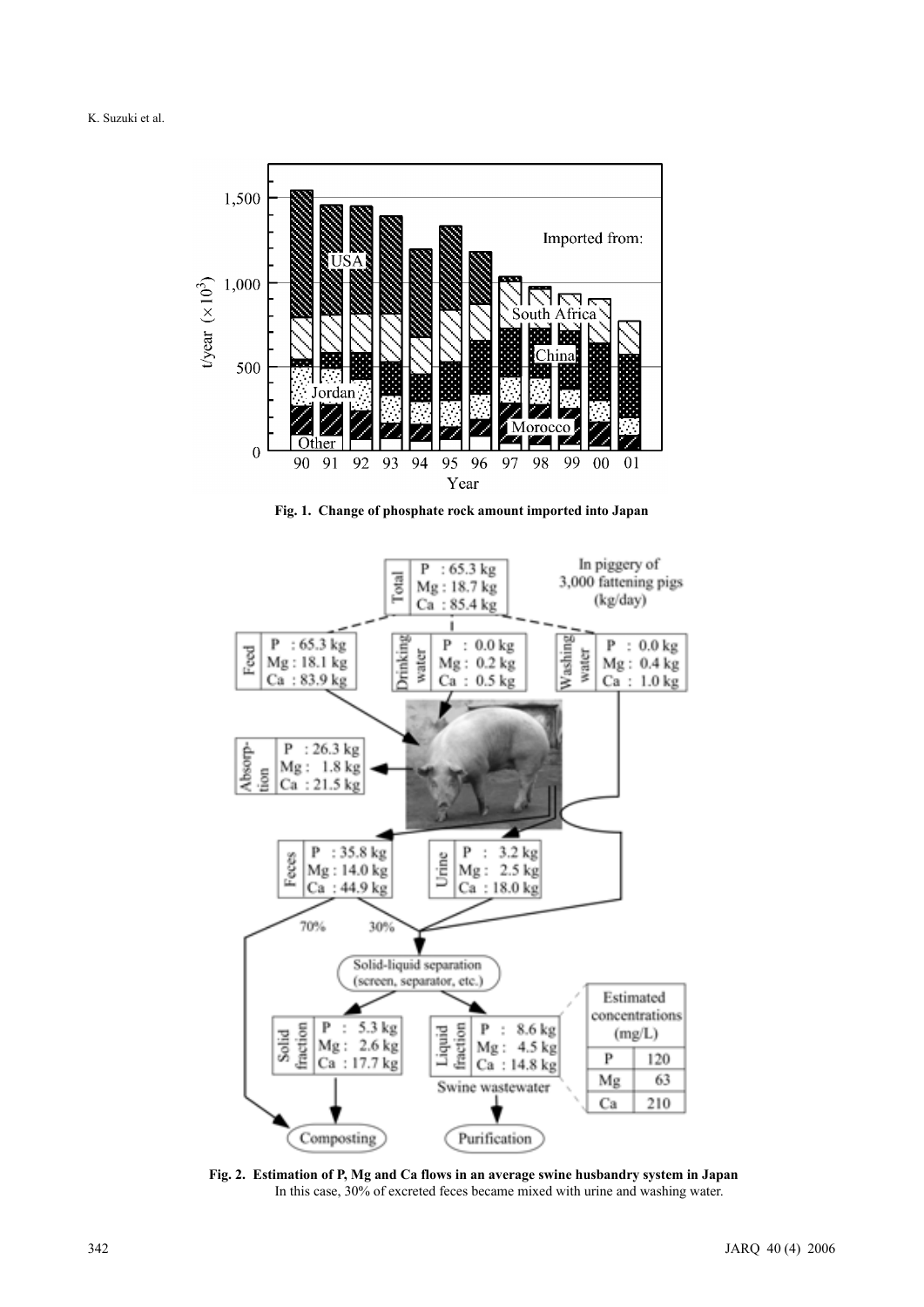soluble components were determined by the method of Suzuki et al.<sup>10</sup>. As shown in Table 1, each sample of swine wastewater contains high concentrations of P, Mg and Ca with pH variations between 5.7 and 8.7. There was a tendency for much  $PO_4$ -P, NH<sub>4</sub>-N, Mg, and Ca to exist in soluble form in swine wastewater at a relatively low pH range (5.7–7.4). Therefore,  $PO<sub>4</sub>$ , Mg and NH<sub>4</sub> became crystallized, forming struvite (MAP: magnesium ammonium phosphate) when the pH of swine wastewater rose (Fig. 3). Struvite is known as a valuable slowrelease fertilizer. Ca also crystallizes with  $PO<sub>4</sub>$  and forms, for example, hydroxyapatite  $(HAP)^{13}$ . These phosphate crystallization reactions are accelerated when the pH of wastewater is between 8 and 9.

According to our estimation, if 30% of excreted feces would be mixed with urine and washing water, approximately 10,000 t of phosphorous would be discharged in swine wastewater every year in Japan. This amount corresponds to 7.4% of the total phosphorous in waste and wastewater (135,000 t), and 1.46% of the total phosphorous imported (683,000 t) in 1998. Since the Kyushu and Kanto areas of Japan are home to large herds of swine, we also found the total phosphorous amount in swine wastewater to be high in both these areas (Fig. 4), confirming that they have a particularly high potential for phosphorous recovery in Japan<sup>13</sup>.

These properties of swine wastewater lead to problems of scale in wastewater treatment plants, where crystallization reactions occur under natural conditions 3. Scale accumulating in pipes and pumps sometimes causes serious problems at such treatment plants<sup>4</sup>. However, these properties of swine wastewater and crystallization reactions can also provide the technology for phosphorous removal and recovery when they are made to occur under controlled conditions.

The removal and recovery of phosphorous with crystallization reactions should be conducted during the very first stage of wastewater treatment so as to reduce the concentration of phosphorous to approximately a 50 mg/L level, thus minimizing the risk of scaling (Fig. 5).

| Components |                        | Swine wastewater from 9 piggeries (a-i) |                          |              |     |     |     |       |       |              |  |
|------------|------------------------|-----------------------------------------|--------------------------|--------------|-----|-----|-----|-------|-------|--------------|--|
|            |                        | a                                       | b                        | $\mathbf{c}$ | d   | e   | f   | g     | h     | $\mathbf{1}$ |  |
| P          | Crystallized $PO4 - P$ | 25                                      | 12                       | 12           | 22  | 31  | 19  | 208   | 273   | 149          |  |
|            | Soluble $PO4 - P$      | 112                                     | 217                      | 121          | 161 | 68  | 34  | 158   | 40    | 87           |  |
|            | Total P                | 177                                     | $\overline{\phantom{0}}$ | 146          | 195 | 102 | 65  | 365   | 316   | 263          |  |
| N          | Soluble $NH_{4}$ -N    | 90                                      | 3,780                    | 373          | 543 | 779 | 153 | 2,722 | 1,430 | 3,026        |  |
|            | Total N                | 497                                     | 3.947                    | 415          | 682 | 852 | 241 | -     | 2,055 | 3,745        |  |
| Mg         | Soluble Mg             | 63                                      | 83                       | 68           | 119 | 63  | 46  | 12    | 22    | 5            |  |
|            | Total Mg               | 80                                      | 97                       | 75           | 129 | 66  | 56  | 187   | 226   | 156          |  |
| Ca         | Soluble Ca             | 148                                     | 88                       | 156          | 136 | 128 | 84  | 120   | 84    | 64           |  |
|            | Total Ca               | 369                                     | 633                      | 200          | 188 | 313 | 172 | 381   | 569   | 224          |  |
|            | pH                     | 5.7                                     | 5.7                      | 6.2          | 6.7 | 7.0 | 7.4 | 7.7   | 8.1   | 8.7          |  |

**Table 1. P, N, Mg, and Ca concentrations (mg/L) in swine wastewater from 9 piggeries in Japan**

#### **Struvite crystallization reaction**

$$
HPO42- + NH4+ + Mg2+ + OH- + 6H20 \rightarrow \frac{MgNH4PO4+ + H20}{\text{struvite}}
$$
  
(MAP: magnesium ammonium phosphate)

#### Hydroxyapatite crystallization reaction

 $10Ca^{2+} + 2OH^- + 6PO_4^{3-} \rightarrow \frac{Ca_{10}(OH)_2(PO_4)_6}{100}$ hydroxyapatite  $(HAP)$ 

#### **Fig. 3. Phosphate crystallization reactions**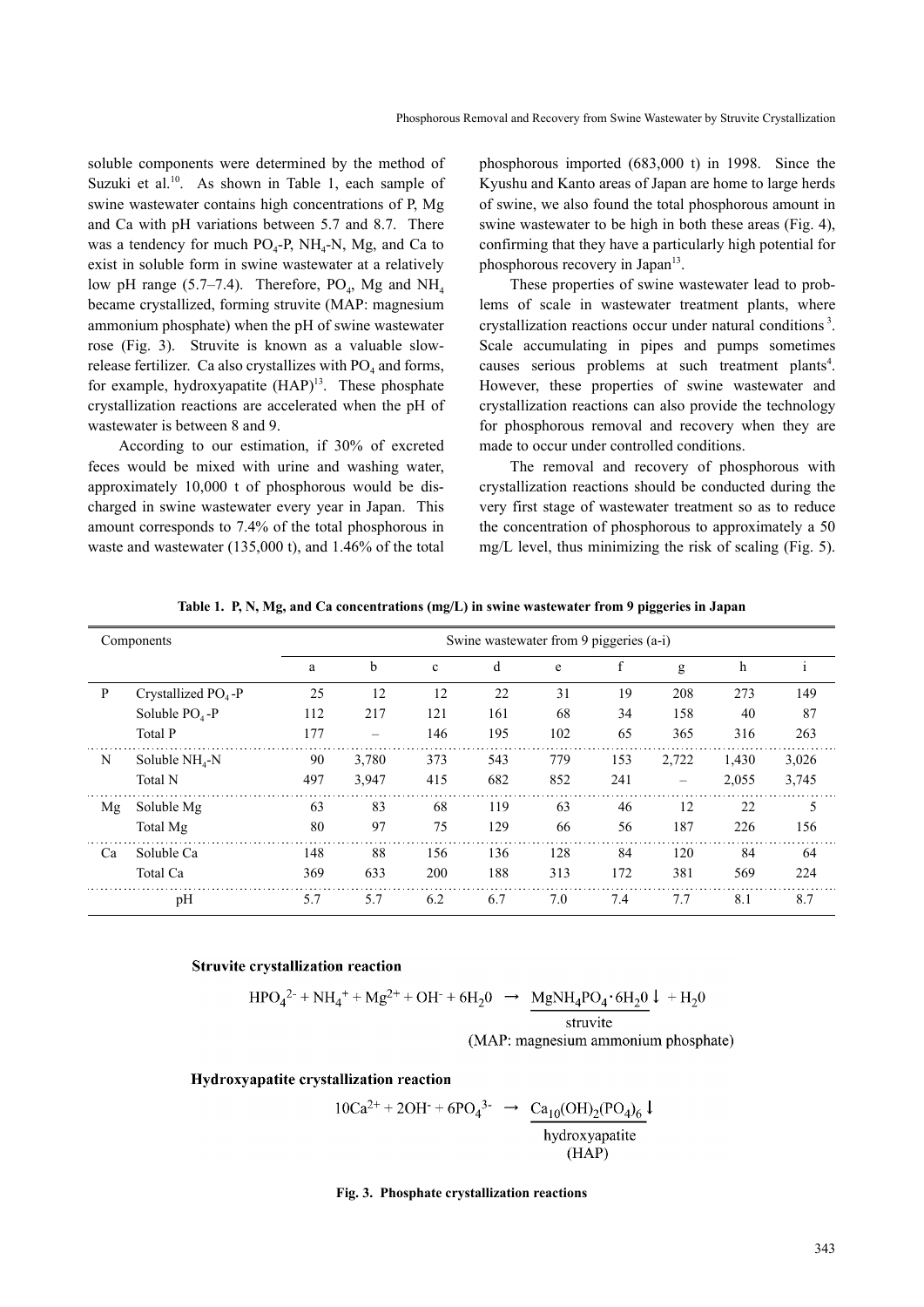

**Fig. 4. Estimated total phosphorous amounts in swine wastewater for each prefecture in Japan**



**Fig. 5. Proposed procedures for swine wastewater treatment including phosphorous removal and recovery (from the standpoint of phosphorus handling)**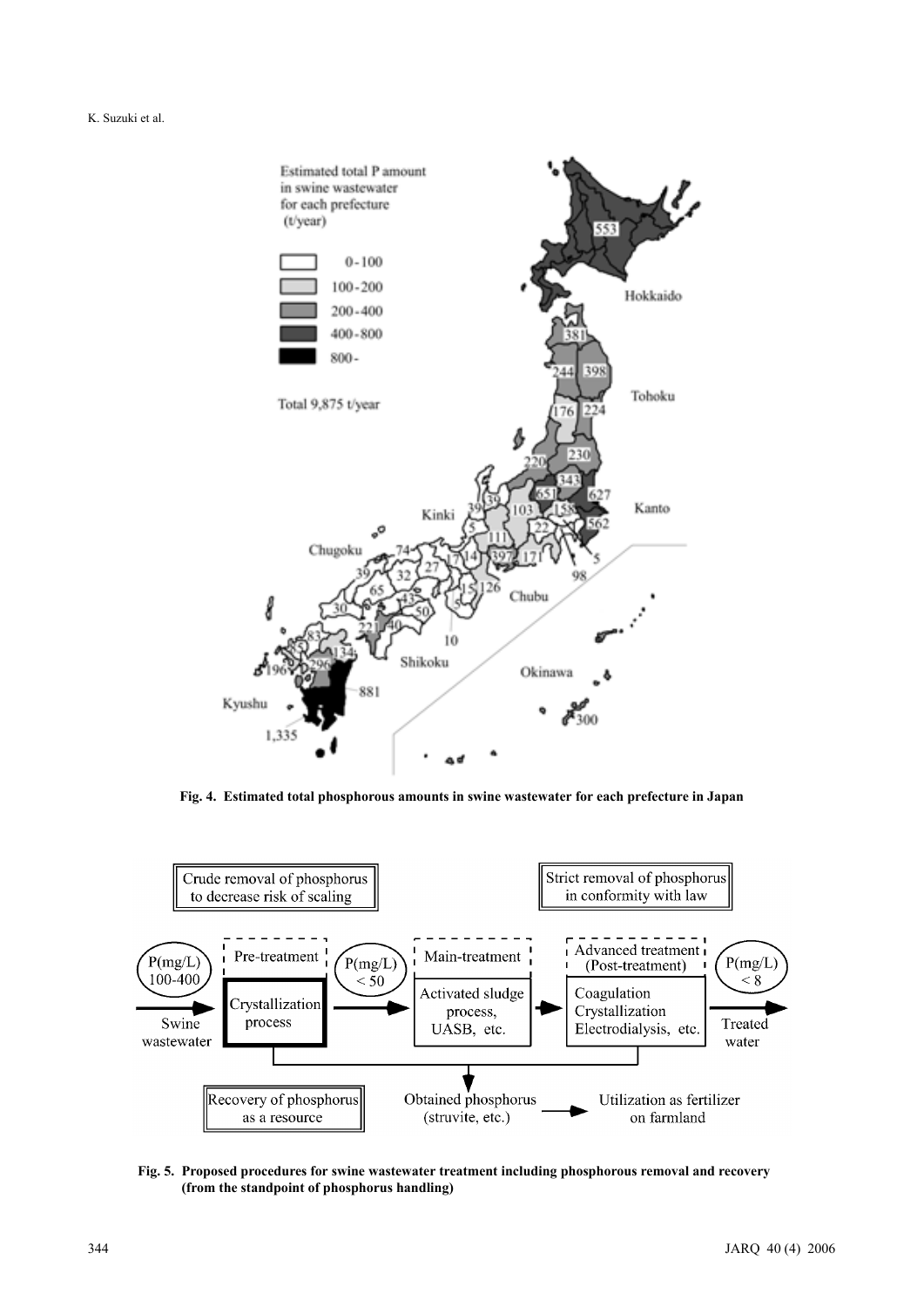In this case, strict removal (and recovery) of phosphorous is required after the main treatment of swine wastewater mandated by law prior to being discharged into public waters $^{13}$ .

# **Crystallization reactor for struvite formation in swine wastewater**

A reactor for removing and recovering phosphorous from swine wastewater was designed with a dual function i.e., crystallization through aeration, and separation of formed struvite by settling<sup>12</sup>. The pH of wastewater increases with aeration because of  $CO<sub>2</sub>$ , stripping<sup>2,18</sup>. As shown in Figs.  $6A$  and  $6B$ , by aeration with  $0.45 \text{ m}^3/\text{h}$ , the pH of swine wastewater increased from 7.0 to 8.0 in 0.5 h, and reached 8.5 at the end of the period. The concentrations of soluble  $PO_4$ -P, Mg and Ca in swine wastewater were decreased remarkably with the rise in pH. This decrease was caused by the crystallization of soluble  $PO<sub>4</sub>-P$ , Mg and Ca. Two hours are thought to be enough of an aeration period for crystallization in swine wastewater, because the concentrations of soluble  $PO_4$ -P, Mg and Ca in swine wastewater were decreased remarkably for the 2 h after beginning aeration, but there were only minimal changes in the concentrations of these components after 2 h. As shown in Fig. 6C, reduced aeration of  $0.23$  m<sup>3</sup>/h was not enough to either raise pH or crystallize  $PO_4$ -P. On the other hand, aeration as high as 1.11 m<sup>3</sup>/h would induce high pH  $(8.7)$ , but the efficiency of PO<sub>4</sub>-P crystallization was almost the same as for the case of aeration with  $0.45 \text{ m}^3/\text{h}$ . Therefore, aeration with 1.11 m<sup>3</sup>/h would be too much for efficient  $PO<sub>4</sub>-P$  crystallization<sup>12</sup>.

This reactor, which is incorporated into the first stage of the swine-wastewater treatment process mainly to decrease the risk of scaling, can be adapted with only minor modifications to an existing primary settling tank, thus making it more readily acceptable to swine farmers.

The demonstration reactor (Fig. 7) has been operated continuously for 2 years in National Institute of Livestock and Grassland Science (NILGS: Tsukuba, Japan) using swine wastewater. Oil has been added to decrease foam formation at the aeration column. The equipment for the MgCl<sub>2</sub> additive used to increase the efficiency of struvite crystallization is optional. Figure 8 shows the transition of pH as well as the concentrations of suspended solids (SS) and phosphorous (P) during the 2-year operation of the demonstration reactor $^{13}$ .

This reactor is incorporated into the pre-treatment stage of the swine-wastewater treatment process (Fig. 5), and the struvite formed will settle with other organic sus-



**Fig. 6. Batch experiment for crystallization by aeration**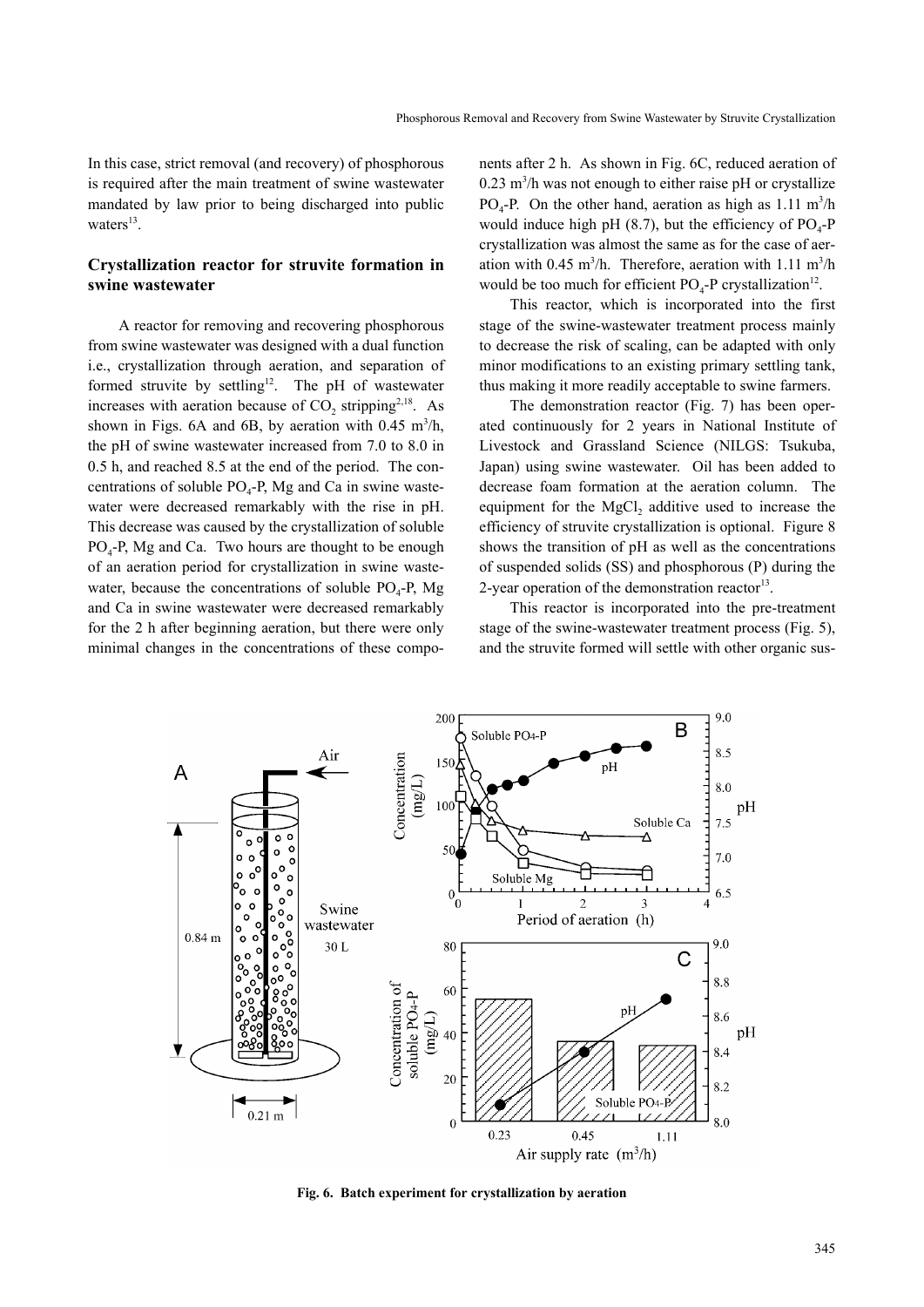

**Fig. 7. Layout and photographs of NILGS demonstration crystallization reactor**



**Fig. 8. Transition of parameters during a 2-year operation of demonstration reactor**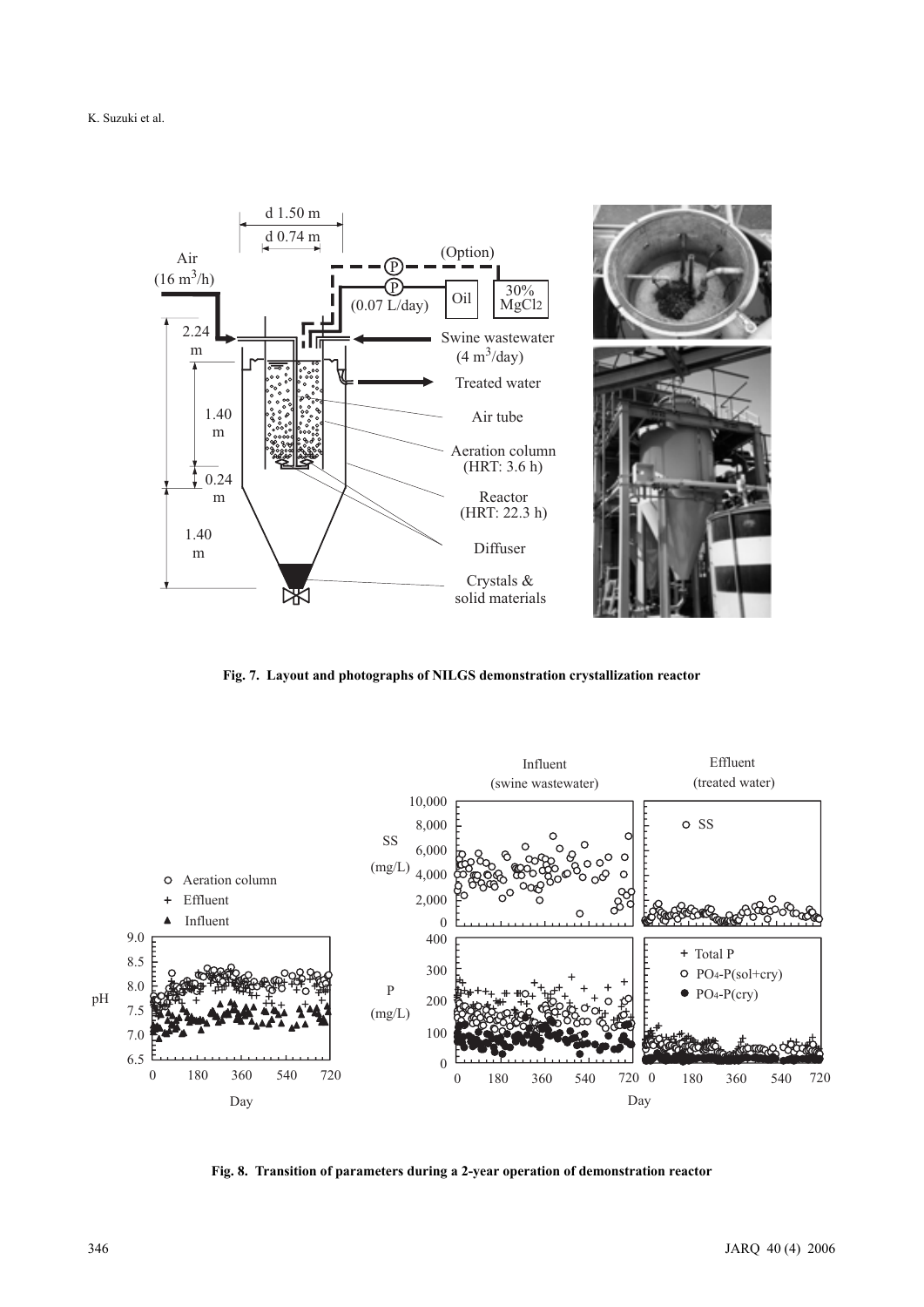| Fractions                            | Components      |         | Accumulated struvite | Struvite (theoretical) |                  |            |
|--------------------------------------|-----------------|---------|----------------------|------------------------|------------------|------------|
|                                      |                 | mg/kg   | mg/kg                | mole ratio             | mg/kg            | mole ratio |
| 1N HCl-insoluble<br>(Organic matter) |                 | 47,900  |                      |                        |                  |            |
| 1N HCl-soluble<br>(Struvite)         |                 | 952,100 |                      |                        |                  |            |
|                                      | PO <sub>4</sub> |         | 366,058              | 1.000                  | 388,000          | 1.000      |
|                                      | NH <sub>4</sub> |         | 73,800               | 1.064                  | 73,000           | 1.000      |
|                                      | Mg              |         | 96,870               | 1.047                  | 98,000           | 1.000      |
|                                      | Ca              |         | 167                  | 0.001                  | $\boldsymbol{0}$ | 0.000      |
|                                      | K               |         | 1,880                | 0.013                  | $\theta$         | 0.000      |
|                                      | Cu              |         | 37                   | 0.000                  | $\boldsymbol{0}$ | 0.000      |
|                                      | Zn              |         | 69                   | 0.000                  | $\theta$         | 0.000      |
|                                      | Other $(H, O)$  |         | 413,219              |                        | 441,000          |            |

**Table 2. Chemical characteristics of accumulated crystals**

pended solids. Therefore, a dehydration, composting and characterization process is first needed prior to applying sediment sludge, including struvite, to farmland. If struvite could be recovered as a pure, ready-to-use material, it would be advantageous for immediate application to farmland $13$ .

# **Accumulation of struvite on the surface of submerged material in the reactor aeration column**

In the operation of the demonstration reactor, crystal accumulations were observed on the surface of the air tube and the inside walls of the aeration column. According to chemical analysis, these crystals were confirmed to be struvite, and were almost completely free of organic materials (Table 2). They could then be scraped off easily by merely a light brushing. This presented the possibility of recovering unadulterated struvite for beneficial application to farmland $14$ .

In our previous study, we reported that not only struvite, but also hydroxyapatite was formed in the aeration column<sup>12</sup>. Because of the low Ca concentration in accumulated crystals, the formed hydroxyapatite did not accumulate on the surface of submerged materials in the aeration column, and was thought to settle to the bottom of the reactor with organic materials. Since concentrations of K, Cu and Zn in the accumulated crystals were not all that high, there was little need to be concerned about these minerals when accumulated struvite was used on farmland<sup>14</sup>.

To evaluate the struvite accumulation rates of each material, test specimens (plates) of aluminium, stainless



**Fig. 9. Struvite accumulation rates on each material**  $\boxtimes$ : Coarse face,  $\Box$ : Smooth face.

steel, copper, rubber, polyvinyl chloride, and acrylic were submerged in the aeration column of the demonstration reactor. To test the specimens, both coarse and smooth plates (10 cm  $\times$  10 cm  $\times$  0.3–0.5 cm each) were used, so that the difference in the struvite-accumulation rates between the two plate materials could be reported<sup>5</sup>. These test specimens were fixed to the inside wall of the aeration column, and removed after 34 days' submersion. As shown in Fig. 9, struvite accumulation rates on the coarse plates were higher than those on the smooth plates for every material. Higher struvite accumulation rates were observed on the coarse specimens of aluminium, stainless steel and copper than on those of polyvinyl chloride and acrylic<sup>14</sup>. This same accumulation tendency was also reported by Ohlinger et al.<sup>8</sup>.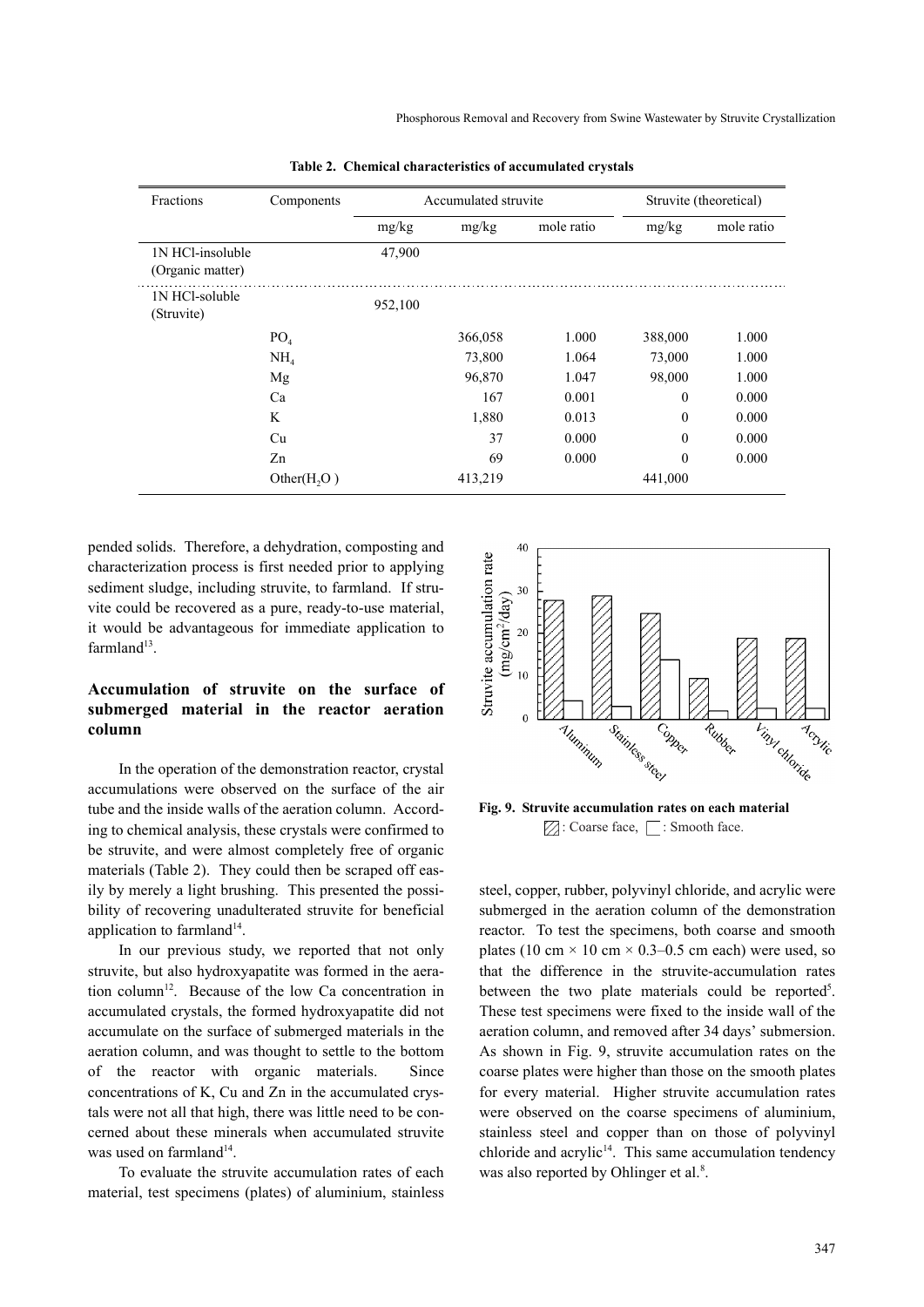

**Fig. 10. Struvite recovery with experimental accumulation device**

### **Accumulation device for struvite recovery**

For the recovery of pure struvite, a customized accumulation device was designed and its efficiency examined. The experimental device has a struvite-accumulation face (15  $\times$  40 cm) made of stainless steel wire mesh  $(1 \text{ mm diameter wire}; 1 \text{ cm}^2 \text{ mesh})$  to reduce the total weight of the device.

During the 30-day submersion in the aeration column of the demonstration reactor, 1,037 g of struvite cross-bridged on the struvite accumulation face (Fig. 10). The struvite could be scraped off easily with only a light brushing. The purity of that struvite was 95%, and it was increased to 99.5% by washing with tap water before airdrying. The recovered struvite needs only air-drying, but no dehydration, composting or characterization before use since it is approximately 95% pure even without washing. Therefore, it is ready for immediate application to farmland<sup>14</sup>. Experiments with a demonstration struvite-recovery device are ongoing in NILGS.

# **Conclusion**

According to our estimation, approximately 10,000 t of phosphorous are annually discharged in swine wastewater, establishing its high potential for phosphorous recovery in our country. A reactor for removing and recovering phosphorous from swine wastewater was designed with the dual functions of crystallization through aeration, and of separation of formed struvite by

settling. However, a dehydration, composting and characterization process is first needed before applying sediment sludge, including struvite, directly to farmland. For the recovery of pure struvite, a specialized accumulation device was designed and its efficiency examined. During submersion in the aeration column of the demonstration reactor, 95%-pure struvite cross-bridged to the device's accumulation face, and could be scraped off easily with only a light brushing. Since this device (stainless steel wire mesh) has a very simple structure, it should be readily acceptable to swine farmers. Recovered struvite can be used as a valuable slow-release fertilizer.

This phosphorous (P) handling technology including the suspended solids (SS) reduction effect is incorporated into the pre-treatment stage of the swine-wastewater treatment process, and can be combined with anaerobic and aerobic biochemical oxygen demand (BOD) reducing technologies such as intermittent aeration activated sludge technology<sup>9</sup> or UASB plus trickling filtration technology<sup>15, 16</sup> at the main treatment stage, it also can be combined with nitrogen (N) reducing technologies such as sulfur utilizing denitrification technology<sup>7</sup> or methane utilizing denitrification technology<sup>17</sup> at the post-treatment (advanced-treatment) stage. The concentrations of the main environmental pollution materials such as BOD, SS, P, and N in swine wastewater can be reduced by sequential combination of these treatment technologies for discharging into public water bodies.